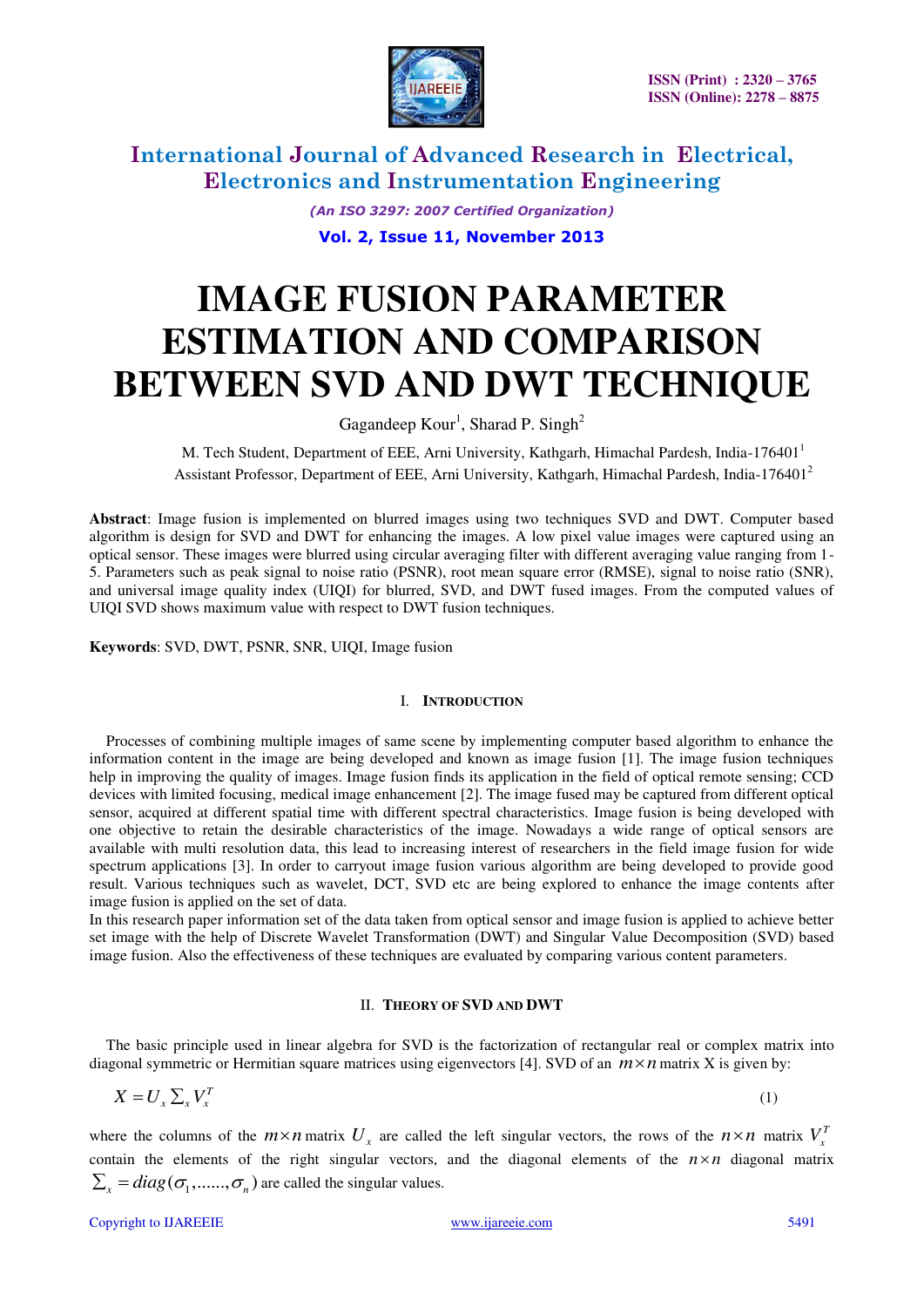

*(An ISO 3297: 2007 Certified Organization)* 

### **Vol. 2, Issue 11, November 2013**

The singular value matrix  $\sum_{x}$  represents the intensity information of a given image [5], where the highest singular values have a great amount of image information.

Wavelet-based analysis of signals is an interesting tool. Like Fourier series analysis, where sinusoids are chosen as the basic functions, wavelet analysis is based on a decomposition of a signal using an orthonormal family of basic functions [6]. Wavelet signal have its energy in time and are suitable for the analysis of transient, time varying signals. Accordingly, Discrete Wavelet Transformation (DWT) analysis in spatial domain gives good performance in detecting discontinuities or subtle changes in gray level [7]. If the function being expanded is a sequence of numbers, the resulting coefficients are called the DWT of  $f(x)$ . The DWT transform pair is defined as following

$$
W_{\varphi}(j_0, k) = \frac{1}{\sqrt{M}} \sum_{x} f(x) \varphi_{j_0, k}(x)
$$
 (2)

$$
W_{\psi}(j,k) = \frac{1}{\sqrt{M}} \sum_{x} f(x) \psi_{j,k}(x),\tag{3}
$$

for 
$$
j = j_0
$$
  
\n $f(x) = W_{\varphi}(j_0, k) + W_{\psi}(j, k)$  (4)

Where  $f(x)$ ,  $\varphi_{j_0,k}(x)$ , and  $\psi_{j,k}(x)$ , are functions of the discrete variable  $x = 0,1,2...M-1$ . The coefficients defined in Eqs. (1) and (2) are usually called approximation and detail coefficients, respectively. The process of computing these coefficients is referred to as DWT analysis [8].

#### III. **METHODOLOGY**

Investigation is carried out to estimate the parametric features of image after applying SVD and DWT based image fusion. Information content of the distorted image is enhanced with these two techniques. Set of images are taken using standard optical camera and are stored for further processing. A computer based algorithm is designed with implementation of image fusion using SVD and DWT technique. Before applying SVD and DWT based image fusion, circular averaging filter was applied to these images to add some distortion. Block diagram of the algorithm designed is shown in Fig. 1.

After applying the SVD and DWT image fusion on the distorted image, information content of the image were calculated which are described as -

Root mean square error (RMSE) corresponds to pixels in the reference image  $I_r$  and the fused image  $I_f$ . If the reference image and fused image are alike give the RMSE value equal to zero and it will increase when the dissimilarity increases between the reference and fused image [9].

$$
RMSE = \sqrt{\frac{1}{MN} \sum_{x=1}^{M} \sum_{y=1}^{N} (I_r(x, y) - I_f(x, y))^2}
$$
(5)

Peak signal to noise ratio (PSNR) value will be high when the fused and reference images are alike and higher value implies better fusion. PSNR is calculated by follow equation [10] [11]

$$
PSNR = 20 \log_{10} \left( \frac{L^2}{\sqrt{\frac{1}{MN} \sum_{x=1}^{M} \sum_{y=1}^{N} (I_r(x, y) - I_f(x, y))^2}} \right)
$$
(6)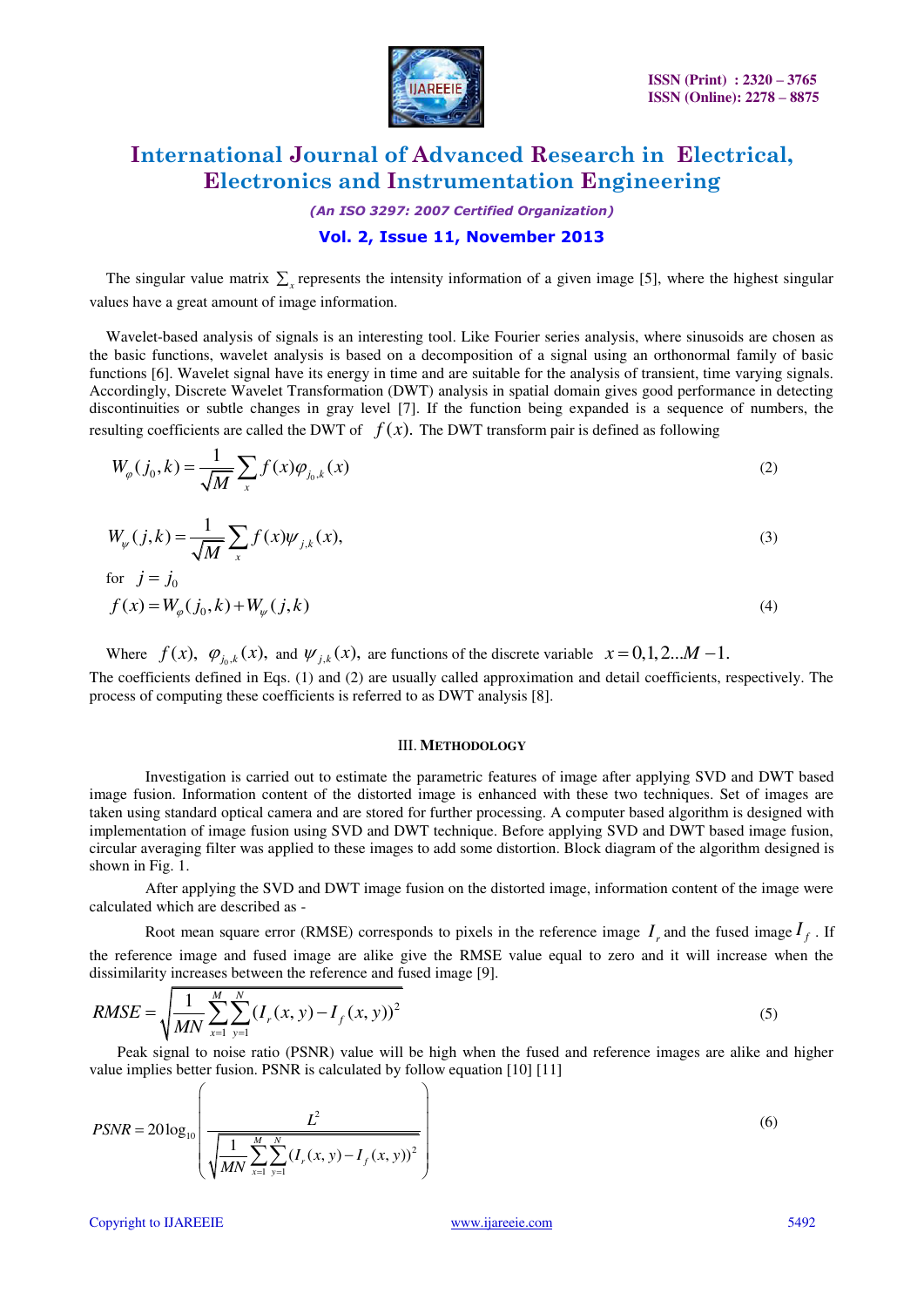

*(An ISO 3297: 2007 Certified Organization)* 

### **Vol. 2, Issue 11, November 2013**

Signal to noise ratio (SNR) is calculated using following [12]



Fig.1. Block diagram representation of computer algorithm for image fusion.

The image quality index was introduced by two researchers Z. Wang and A. C. Bovik [13]. Given two sequences  $x = (x_1, ..., x_n)$  and  $y = (y_1, ..., y_n)$ , let  $\overline{x}$  denote the mean of x, and  $\sigma_x$  and  $\sigma_{xy}$  denote the variance of *x* and covariance of *x* and *y*, respectively. The global quality index of two vectors is defined as

$$
Q_0(x, y) = \frac{4\sigma_{xy}\overline{xy}}{(\overline{x}^2 + \overline{y}^2)(\sigma_x^2 + \sigma_y^2)}
$$
\n(8)

which can be decomposed as

$$
Q_0(x, y) = \frac{\sigma_{xy}}{\sigma_x \sigma_y} \cdot \frac{2\overline{xy}}{(\overline{x}^2 + \overline{y}^2)} \cdot \frac{2\sigma_x \sigma_y}{(\sigma_x^2 + \sigma_y^2)}
$$
(9)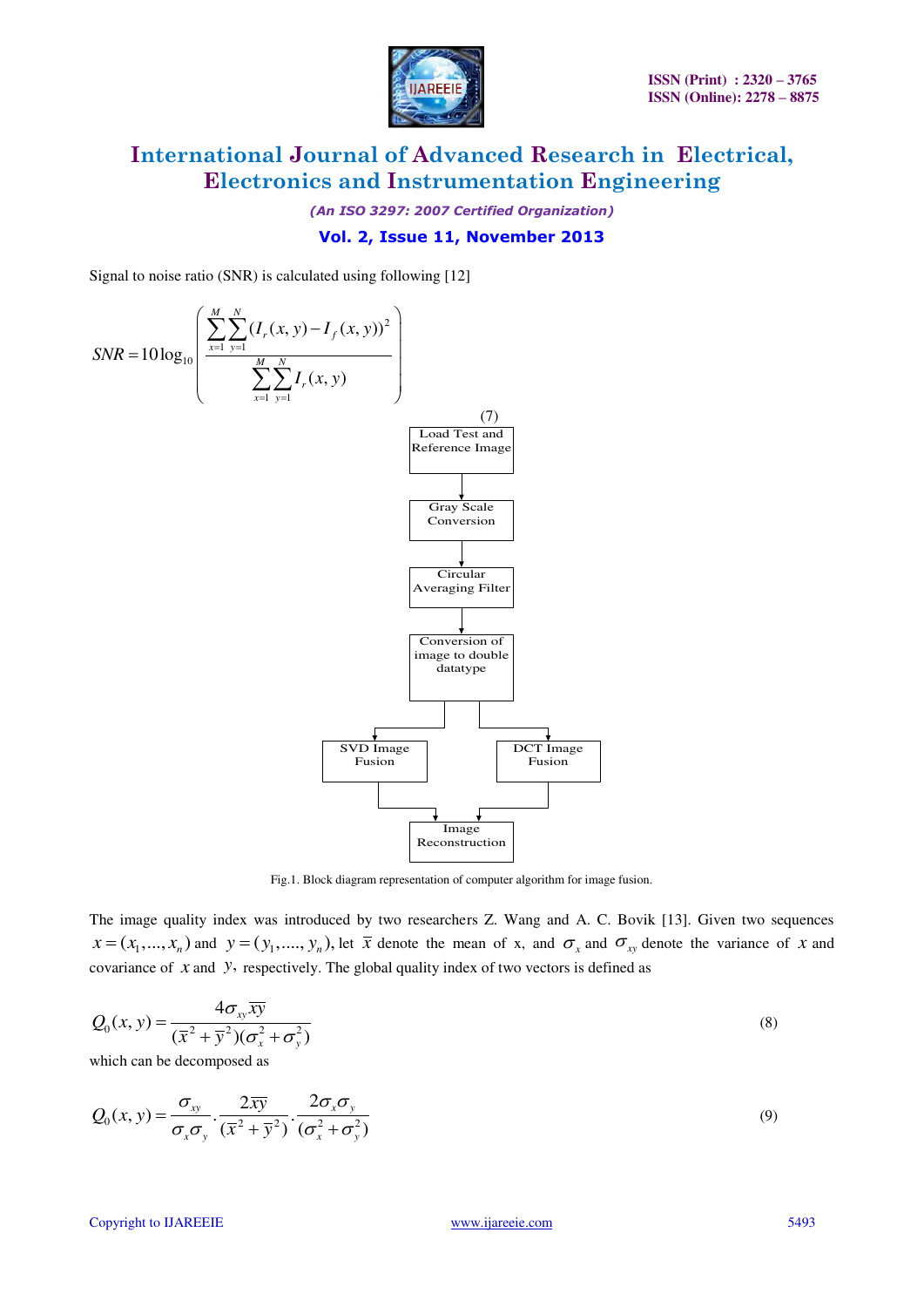

*(An ISO 3297: 2007 Certified Organization)* 

### **Vol. 2, Issue 11, November 2013**

#### IV.**RESULTS AND DISCUSSIONS**

The performance of proposed method of SVD and DWT image fusion is tested using different levels of distorted images. Circular averaging filter is implemented to blur the image with the level ranging from 1-5. Figure 2 shows the blurred image with corresponding enhance image obtained from the designed SVD algorithm of image fusion. Figure 2 (a) to 2(e) show the blurred images with the application of circular averaging filter having radius from 1 to 5. Corresponding enhanced images with SVD fusion are shown in Fig. 2(f)-2(j). Similarly Fig 3(a)-3(e) shows the blur image with DWT fused image shown in  $3(f)-3(j)$ . The calculated image content information (such as PSNR, SNR, RMSE, universal image quality index (UIQI) of blurred image with respect to reference image for blurred image are given in Table 1. The quality parameters of the image after the application of the SVD and DWT image fusion are also calculated shown in Table 2 and Table 3.

|                  | <b>Circular Averaging Radius</b> |          |          |          |          |  |
|------------------|----------------------------------|----------|----------|----------|----------|--|
| <b>Parameter</b> | $R=1$                            | $R=2$    | $R=3$    | $R=4$    | $R=5$    |  |
| PSNR(dB)         | 12.15                            | 12.31    | 12.39    | 12.54    | 12.61    |  |
| <b>RMSE</b>      | 63.17                            | 62.02    | 61.48    | 60.41    | 59.92    |  |
| $SNR$ (dB)       | $-11.97$                         | $-11.81$ | $-11.74$ | $-11.58$ | $-11.51$ |  |
| <b>UIQI</b>      | 0.0086                           | 0.0086   | 0.0085   | 0.0088   | 0.0084   |  |

TABLE 1 Calculated parameters for blurred images w.r.t. to reference image.

| Calculated parameters for SVD fused images w.r.t. to reference image. |  |  |  |  |  |  |  |
|-----------------------------------------------------------------------|--|--|--|--|--|--|--|
| <b>Circular Averaging Radius</b>                                      |  |  |  |  |  |  |  |
|                                                                       |  |  |  |  |  |  |  |

TABLE 2

| <b>Parameter</b> | $R=1$   | $R=2$   | $R=3$   | $R=4$   | $R=5$   |
|------------------|---------|---------|---------|---------|---------|
| PSNR(dB)         | 12.54   | 12.49   | 12.26   | 12.21   | 12.21   |
| <b>RMSE</b>      | 60.38   | 60.75   | 62.33   | 62.70   | 62.70   |
| SNR(dB)          | $-9.58$ | $-9.63$ | $-9.86$ | $-9.91$ | $-9.91$ |
| <b>UIQI</b>      | 0.0153  | 0.0155  | 0.0164  | 0.0165  | 0.0154  |

TABLE 3 Calculated parameters for DWT fused images w.r.t. to reference image.

| <b>Circular Averaging Radius</b> |          |          |          |          |          |
|----------------------------------|----------|----------|----------|----------|----------|
| <b>Parameter</b>                 | $R=1$    | $R=2$    | $R=3$    | $R=4$    | $R=5$    |
| PSNR(dB)                         | 12.29    | 12.71    | 12.96    | 13.09    | 13.27    |
| <b>RMSE</b>                      | 62.17    | 59.22    | 57.54    | 56.66    | 55.53    |
| SNR(dB)                          | $-10.83$ | $-10.41$ | $-10.16$ | $-10.03$ | $-10.85$ |
| <b>UIQI</b>                      | 0.0091   | 0.0094   | 0.0092   | 0.0093   | 0.0093   |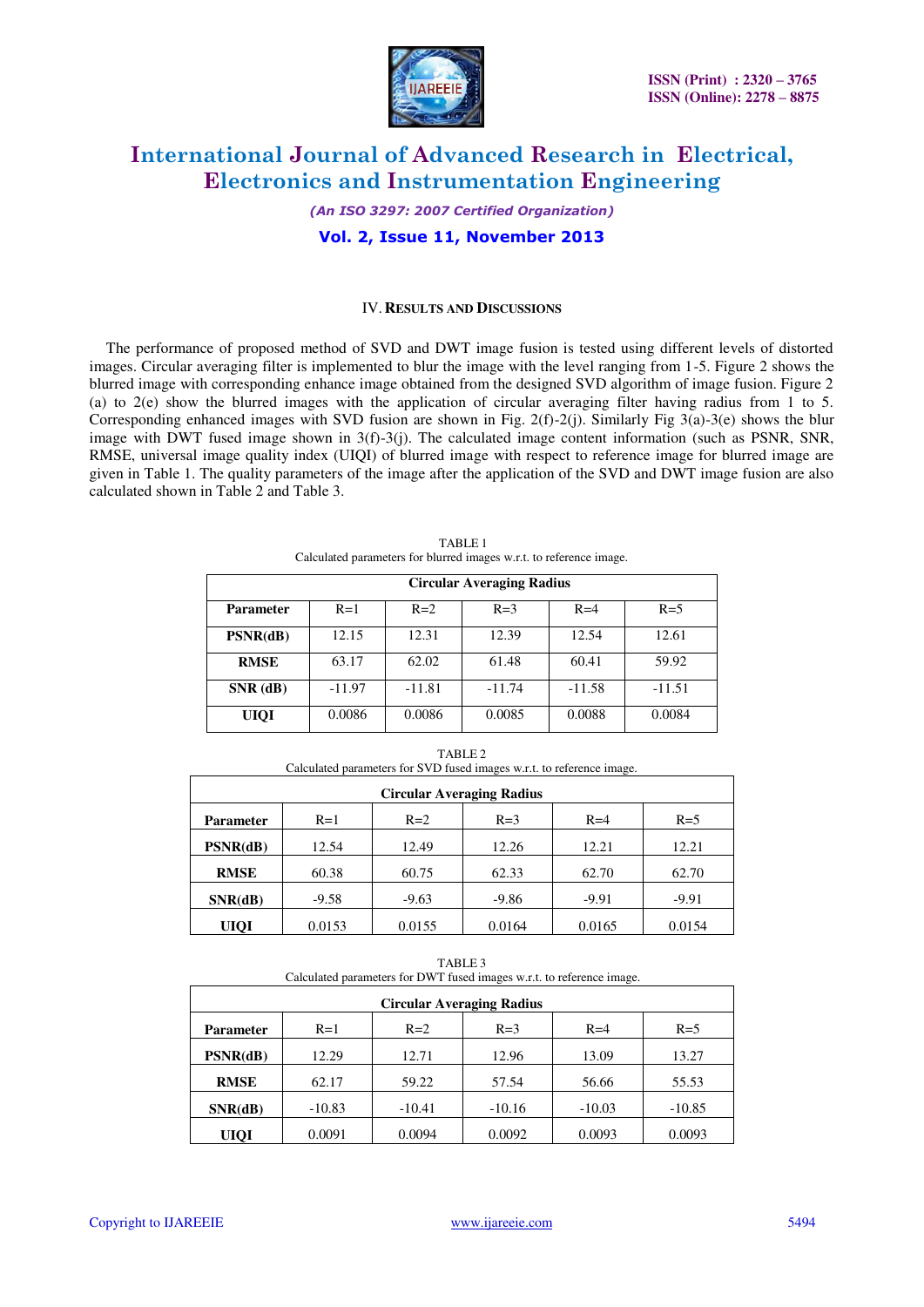

*(An ISO 3297: 2007 Certified Organization)* 

### **Vol. 2, Issue 11, November 2013**



Fig. 2. (A-E) Blurred image with applying circular averaging filter, (F-J) corresponding enhanced images with application of SVD based image fusion.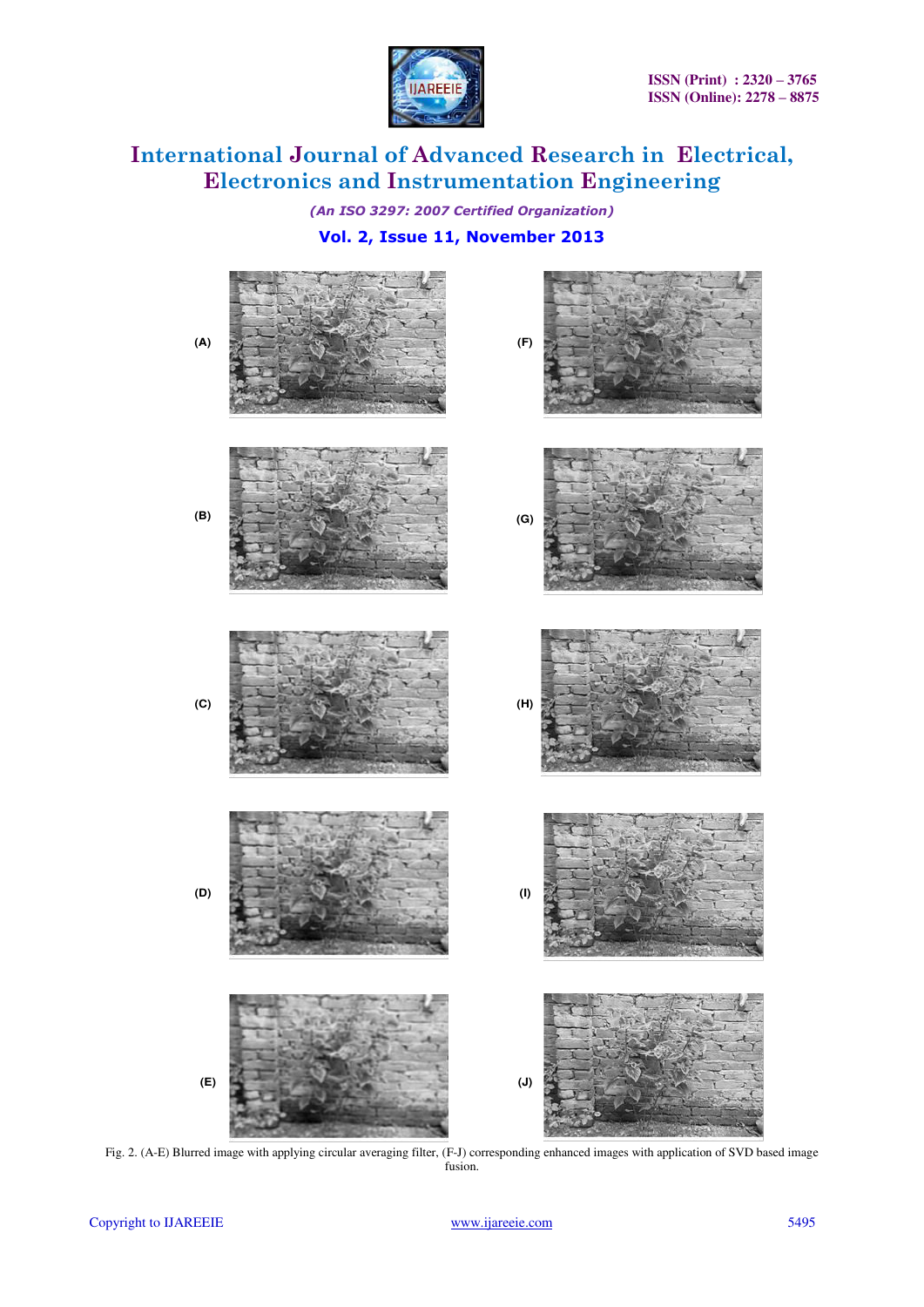

*(An ISO 3297: 2007 Certified Organization)* 

### **Vol. 2, Issue 11, November 2013**



Fig. 3. (A-E) Blurred image with applying circular averaging filter, (F-J) corresponding enhanced images with application of DWT based image fusion.